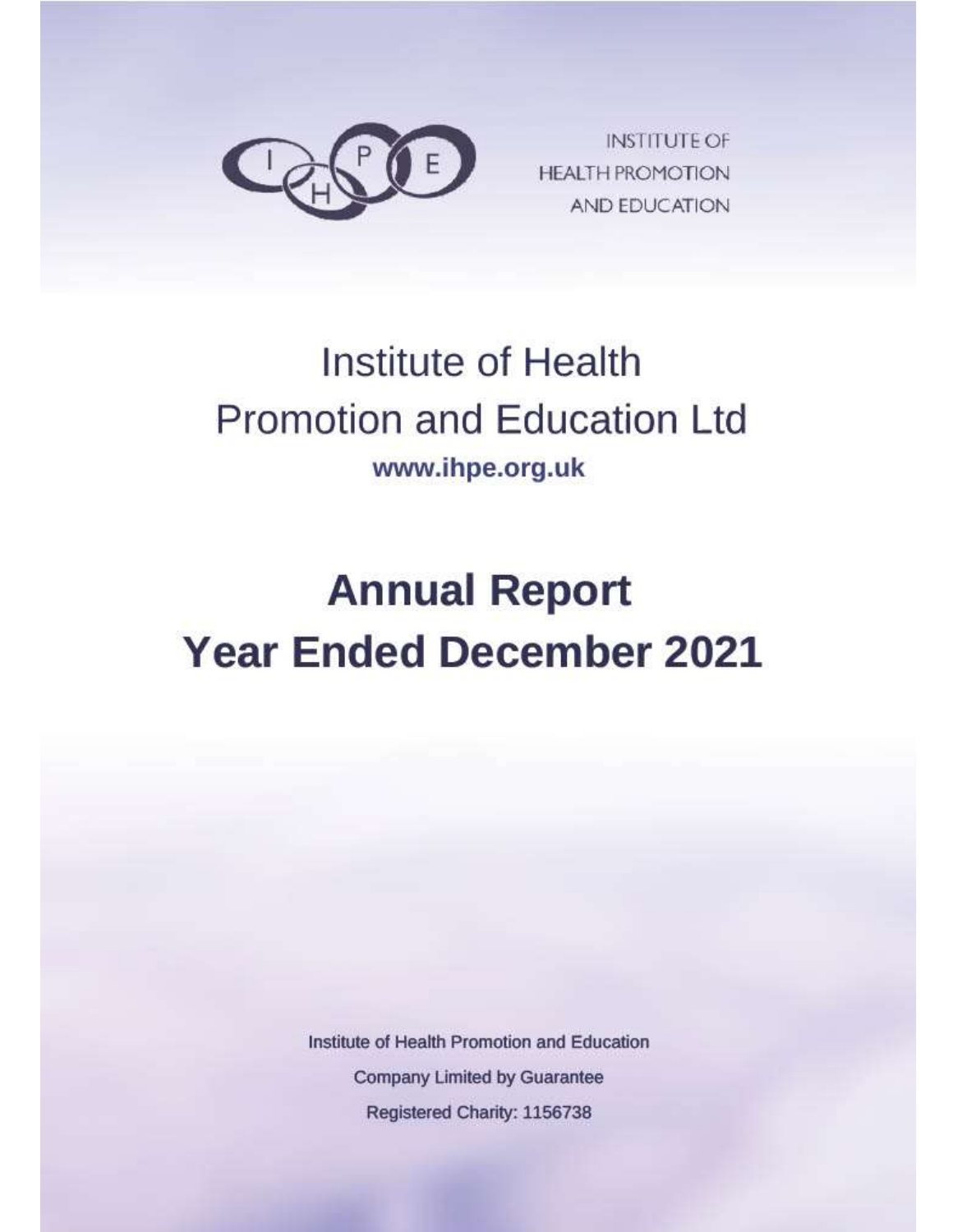# REFERENCE AND ADMINISTRATIVE DETAILS

| <b>Registered charity name</b>     | Institute of Health Promotion and Education                                                                                                                                                                                                                                                   |
|------------------------------------|-----------------------------------------------------------------------------------------------------------------------------------------------------------------------------------------------------------------------------------------------------------------------------------------------|
| <b>Charity registration number</b> | 1156738                                                                                                                                                                                                                                                                                       |
| <b>Company registration number</b> | 08476077<br><b>West Oak</b><br>12 Cheriton Avenue<br>Wirral<br><b>CH48 9XX</b>                                                                                                                                                                                                                |
| <b>Registered office</b>           | 2nd Floor<br><b>Fairbank House</b><br>27 Ashley Road<br>Altrincham<br>Cheshire<br><b>WA14 2DP</b>                                                                                                                                                                                             |
| <b>Accountants</b>                 | M B L Chartered Accountants<br><b>MBL House</b><br>16 Edward Court<br>Altrincham Bus. Park<br>Altrincham<br>Cheshire<br><b>WA14 5GL</b>                                                                                                                                                       |
| <b>Trustees serving in 2021</b>    | Prof. Patricia Owen<br>Ms. Sylvia Cheater MBE<br>Ms Angela Towers<br>Mrs. Susan Thompson<br>Dr. Anne Coufopoulos<br>Anne Whitcombe<br>Mr. Robin Lansman<br>Dr. Karen Neil<br>Mr. Stephen Palmer<br>Mr. Tim Theaker<br>Prof. Sylvia Tilford<br>Dr. Michael Craig Watson<br>Dr Michelle Baybutt |



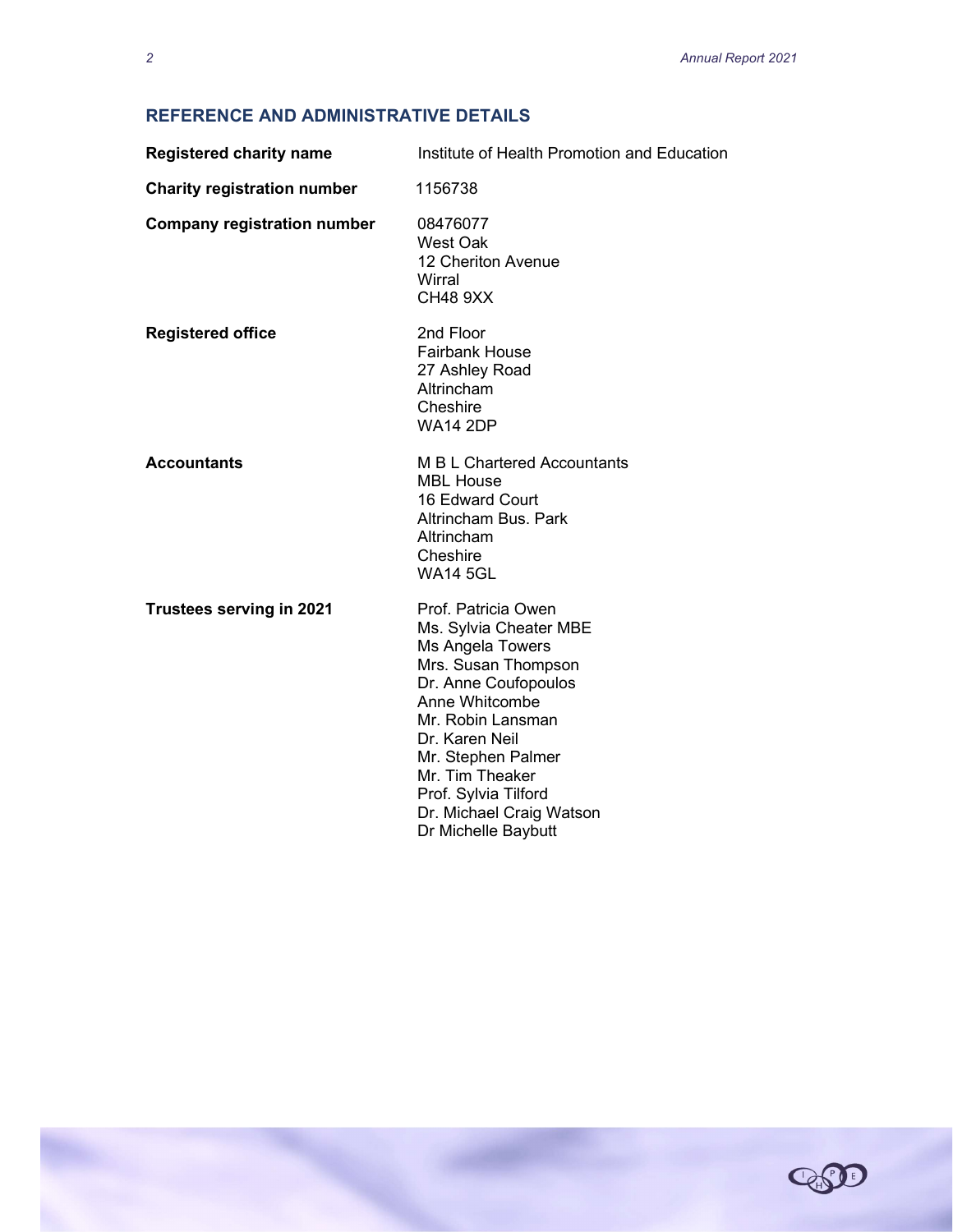#### PRESIDENT'S REPORT

#### Professor Patricia Owen PhD, MPH, BSc, Cert Ed (FE), RN, RSCPHN, MIHPE

I was honoured to take on the role of President in 2021 and my first year as President of the Institute of Health Promotion and Education has been very exciting as we have been planning events to celebrate the Institute's 60th year in 2022. All Trustees have put in a tremendous amount of work over the year to create a range of celebratory activities including a webinar, access to journal editions, awards to members and a Reception planned for October 2022 at the House of Commons. However, all of that will be reported next year but I wanted to mention it here as of course the planning commenced in 2021.

2021 has been another successful year for the Institute and I would like to thank all Trustees for their dedication and commitment to the work of the Institute. Of course, we still had to meet the challenges that arose because of the continuing Coronavirus pandemic and take account of the toll it has taken in different ways on Trustees, members and our wider community. For the Institute like most organisations, we continued to work virtually, and we had to hold the majority of our meetings and the AGM online. However again these were well attended, and I would like to thank to our administrative support Ally Phillips and her team, who makes sure all of our meetings go smoothly. I would also like to thank particularly our past president Sylvia Cheater, MBE, who has been a great support to me in introducing me to the role of President and also because she took over the reins of the role of Honorary Treasurer. I would also like to thank our other officer, Angela Towers, whose work as Honorary Secretary has assured that we continue to have the good governance that our Institute deserves.

We said 'au revoir' to two of our long-standing Trustees in 2021, Mike Oliver and Charlotte Jeavons who have over many years contributed enormously to the success of the Institute and I would like to take this opportunity to again send them our very best wishes for the future. Following these departures and joining the Board, were Anne Whitcombe and Karen Neil who already have made excellent contributions to the Institute's ongoing programme of work. We were delighted to also welcome Valerio Benedetto as sub-editor to the Journal and you can read more about the work of the Journal in the editor's report below which is so ably managed by Michelle Baybutt (editor), the Journal Sub-Committee members and supported by our friends at Taylor Francis. The team produced 6 excellent issues of the Journal which you receive as members both online and in print.

Trustees serve on a number of sub-committees of the Board, and I would like to thank them for continuing to support these which include: the Governance Committee, the Journal Committee, the Publishing, Communications and Marketing Committee, the Finance Committee and the Newsletter Committee. Additionally in 2021, we set up the 60th Anniversary task and finish group, to work with the other committees to plan the celebration events. Apart from planning the 60th anniversary celebrations, in 2021 the committees have worked on developing, implementing and monitoring the Risk Register, the Trustee Agreement and the Business Plan to mention a few key activities.

Developing our membership base is a key function of the Institute and 2021 bore fruit in relation to the improvements in how individuals could apply online to become members. The website changes that were undertaken in 2020 also continue to support members' interests and allow the Institute to showcase some of its aims and key activities.

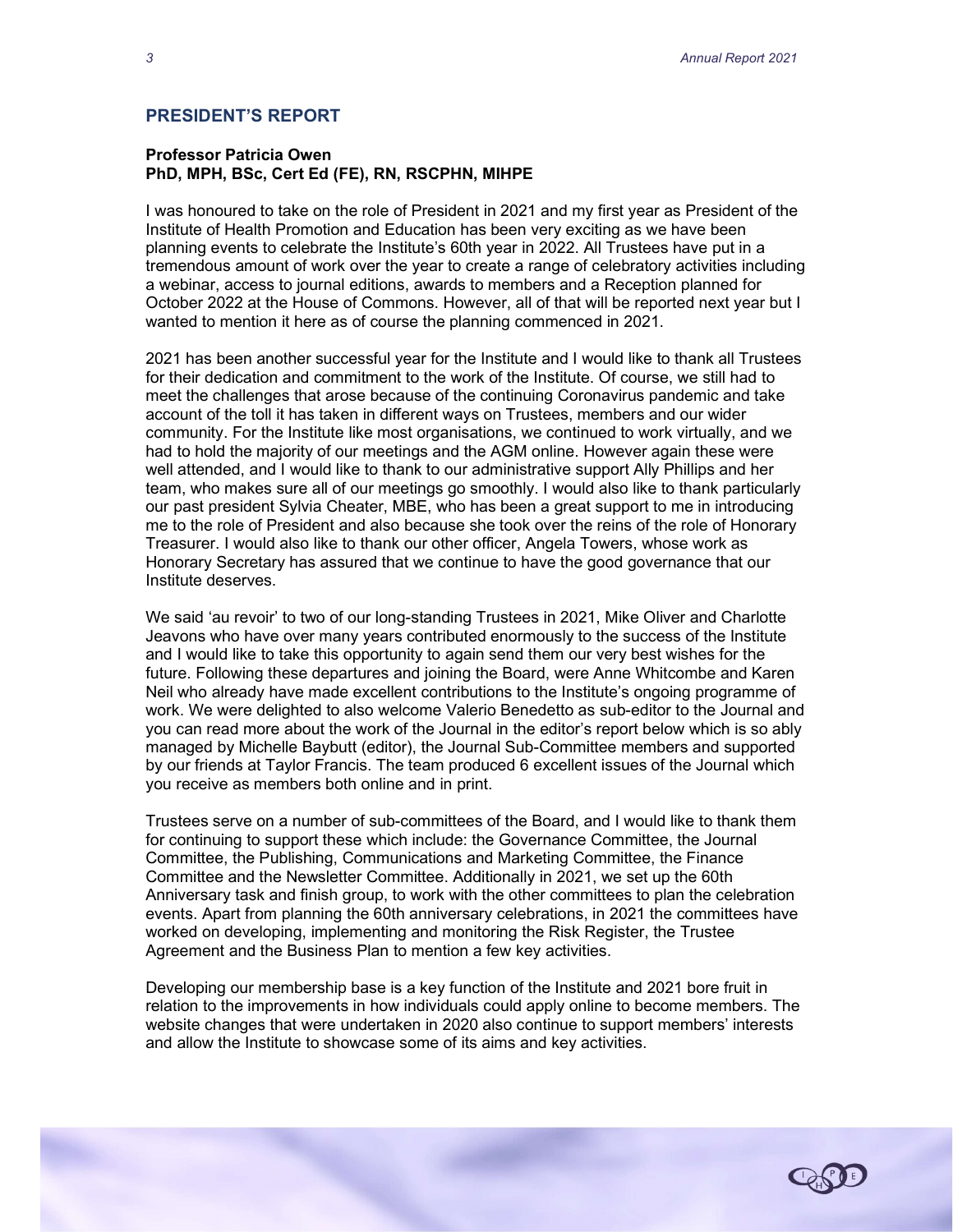#### PITTU LAUNGUANI AWARD<sup>1</sup>

The 2021 Award went to;

Ana C.L. Almeida and Peter Davey for their paper Integrating health promotion into sustainable development goal 11: major challenges and learned lessons from Healthy Municipalities, Cities and Communities (HMC) in Brazil Vol. 59 No. 5, 318-333.

In addition there were two papers which were Highly Commended;

Intima Alrimawi, Maha Atout, Michael Craig Watson, Carol Hall and Mutaz Dreidi for their paper Palestinian mothers' home-safety practices for preventing injuries to their young children: multiple case study approach Vol. 59 No. 1, 5 – 22

Meg Abercromby, Justine E Leavy, Jenny Tohotoa, Malena Della Bona, Lauren Nimmo and Gemma Crawford for their paper Go hard or go home': exploring young people's knowledge attitudes and behaviours of alcohol use and water safety in Western Australia using the Health Belief Model Vol. 59, No. 3, 174-191

<sup>1</sup> This is an annual award for the paper judged to be the best by Trustees

IHPE continues to have a strong voice on many issues related to health promotion and education and alongside the journal the newsletter provides information to members and non-members alike. Thanks to Sylvia Tilford as chair of the newsletter group, and to all members of the group, in producing such informative and useful editions of the newsletter (six in total) over the year covering key UK and International issues. Advocacy and campaigning have always been a part of the work of the Institute and a good social media presence these days is necessary to achieve that. Michael Watson has been key as Communications Lead, in order to share information via our social media platforms which has been hugely successful. This has resulted for example, in our Twitter account now having 2,588 followers who have been able to receive more than 46,700 tweets on a range of issues which have focussed on public health funding, children's mental health, food poverty, health promoting schools and General Practice to name just a few. Thank you, Michael, for your work in the Institute's social media campaigns, publishing and communications.

In fact, publications are very much a part of the educational, advocacy and campaigning work that the Institute undertakes and this year the Institute has had 11 Rapid Responses published in the BMJ along with 6 letters, an increase on the previous year. In addition, we are very pleased that we have added two more position papers to our growing field of instructive and helpful information. You can find our position papers on our website at ihpe.org.uk which this year has included a paper on health promotion published in May 2021, and one on autism published in October 2021. Both papers have received widespread comment and engagement and have contributed to discussions in the field.

IHPE is recognised as a key organisation in related national health promotion strategy or developments and in 2021 we were please to consult with Deloitte on their work around the future of public health, the National Accident Prevention Campaign evaluation and the National Home Safety Committee. We also responded to the Department of Health and Social Care's call on Transforming the Public Health system.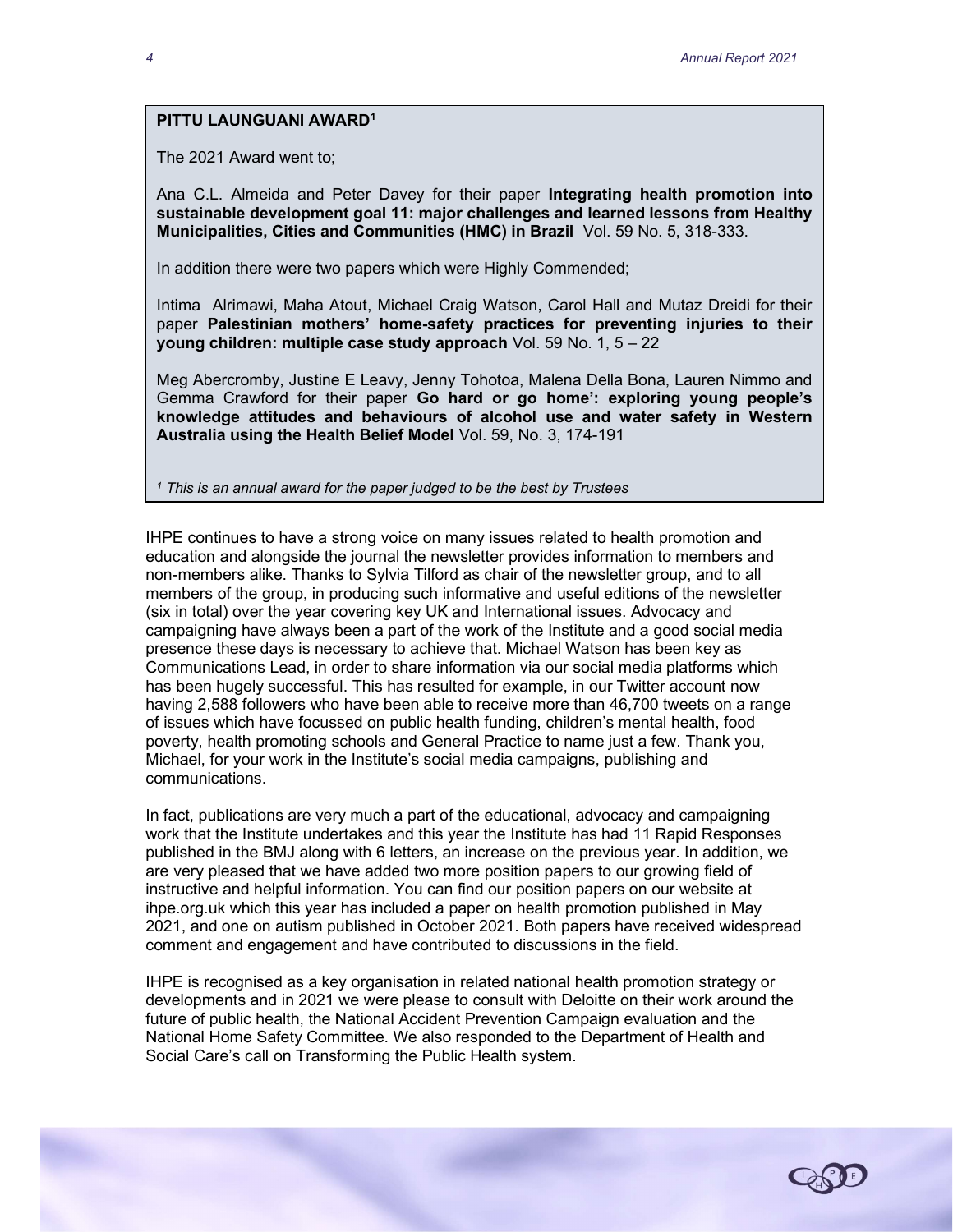We are all grateful to you as our members for your support of the Institute's work and activity. I would like again to thank all of our Trustees and our Honorary Vice President, Dr John Lloyd who continues to share his expertise and support IHPE.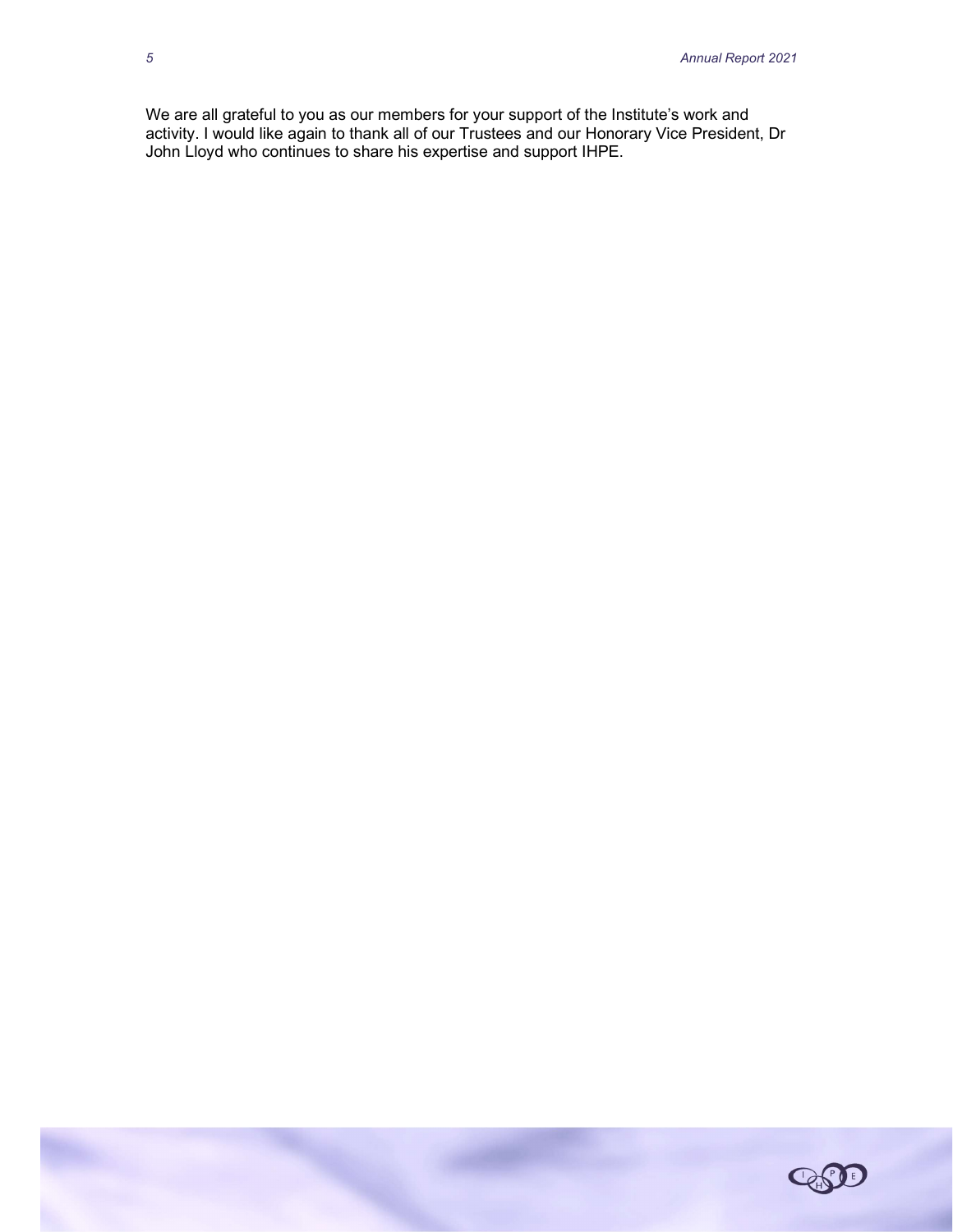### THE INSTITUTE OF HEALTH PROMOTION AND EDUCATION

The Institute was established over 50 years ago, in 1962, to bring together people on the basis of their common interest in Health Education and Health Promotion with a view to their sharing experience, ideas and information. It is now a company limited by guarantee and registered as a charity in England and Wales (charity number 1156738).

The IHPE charitable objects, which form the Institute's objectives are;

To contribute to the development of knowledge, attitudes and behaviours that maintain and promote health and well-being.

To support the promotion and use of services designed to promote health and prevent disease

To promote the development of environments conducive to the maintenance and promotion of health and wellbeing

To act as a voice, as and where required, in support of actions designed to promote individual and population's health

These objects underpin our vision;

To ensure that the public's health will be protected and improved, and positive health and wellbeing will be promoted. Inequalities in health between individuals, groups, and communities will be significantly reduced, and coordinated system - wide action to promote health will be in place.

The Institute is a recognised professional association offering Member, Fellow or Associate membership to those engaged in the practice of Health Education and Health Promotion, in countries across the world (subject to qualifications and experience). As an international organisation we recognise the value in sharing good practice and evidence base across countries. The Institute provides a place to share expertise and experience with like-minded professionals and our official publication, the highly regarded and peer reviewed International Journal of Health Promotion and Education, supports this exchange of knowledge and experience.

Website : www.ihpe.org.uk Membership information : https://ihpe.org.uk/membership/

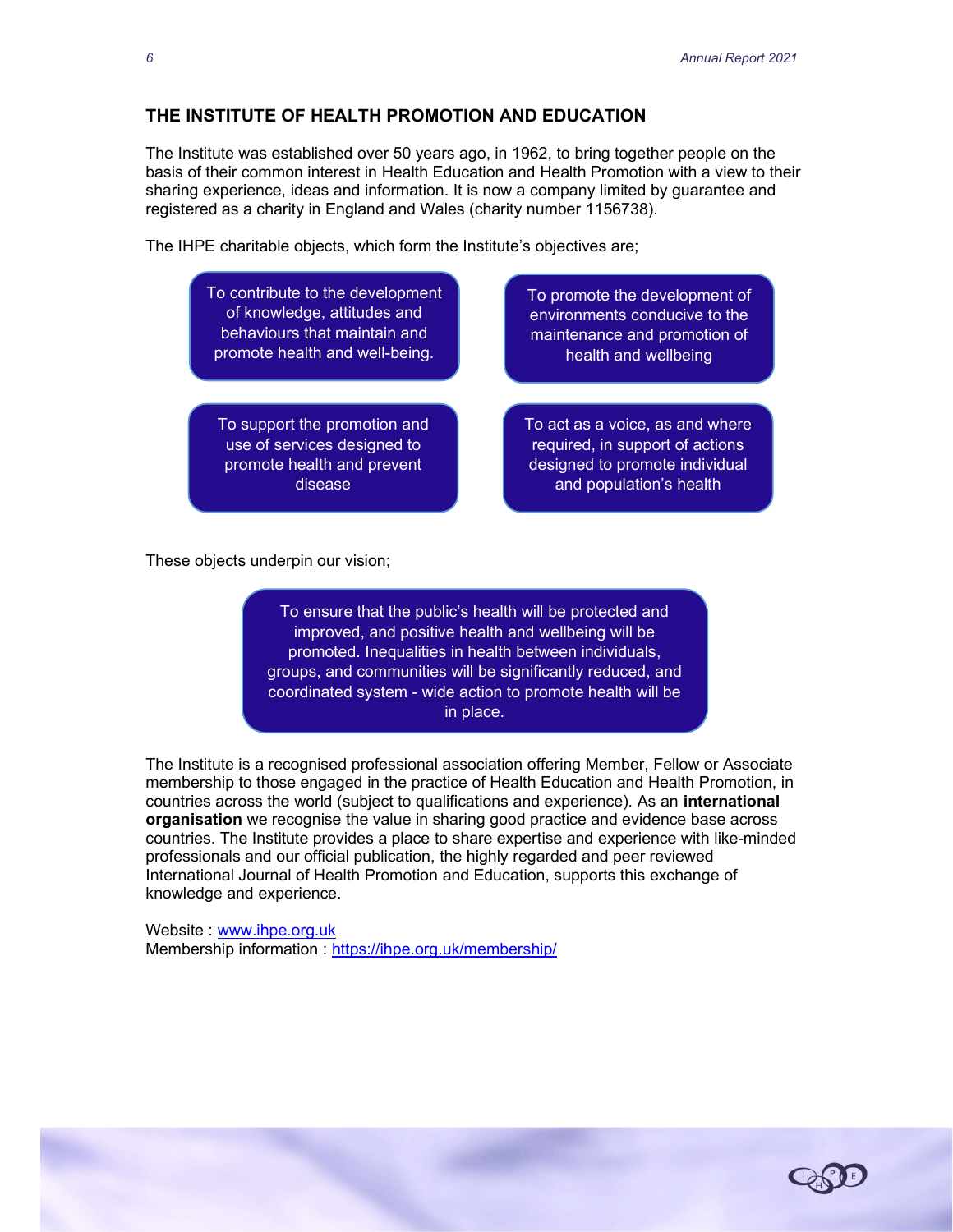#### HONOURARY TREASURER'S REPORT

#### Ms Sylvia Cheater MBE - President MSc, Cert. Mgmt (HSC) (Open), MIHPE

The Statement of Financial Activities, Balance Sheet and Notes are to be found on the website. Although some activities continued to be curtailed due to the ongoing coronavirus pandemic, the financial performance was comparable to the previous year with a small increase in income and an overall deficit of  $£1,528$ . The trustees have assessed the major risks to which the charity is exposed, and are satisfied that systems are in place to mitigate those risks. The reserve bank account has been maintained with sufficient funds to mitigate identified risks and the Charity continues to have robust financial policies in place to protect the organisation and its members. The Finance Sub-committee met regularly to monitor income and expenditure throughout the year.

# HONORARY SECRETARY'S REPORT

#### Ms Angela Towers BSc (Hons), MA, MIHPE

The Institute continues to attract those practitioners and academics working within the field of health promotion and health education. During 2021 we introduced a free of charge student membership and it is good to see students of health promotion and education signing up as members - they are of course, the practitioners of the future. Aside from the students, our membership remains steady, both from the UK and abroad, with a general, if slight, upward trend. Increasing our membership levels continues to be a key priority for Trustees.

During 2021 we focussed on Governance and introduced some new documents and policies, to help ensure the organisation is operating efficiently and within the required parameters. We have a Business Plan, which we further developed during the year, to help us focus on our key activities in the short and medium term, and a Risk Register which is regularly reviewed and acted upon to mitigate and manage any risks to the organisation. New for 2021 was the introduction of a Trustee Agreement, setting out roles and responsibilities, and this will be followed by a Trustee Induction and Training plan. Further Governance improvements are planned for 2022.

#### NEWSLETTER EDITOR'S REPORT

#### Professor Sylvia Tilford BSc, MA, PGCE, Dip.HEd, FRSPH, MIHPE

The Newsletter has continued to be published bi-monthly and distributed to IHPE members, together with a growing list of non- members. Trustees have been encouraged to distribute further through their networks. Individual items have additionally been circulated through the IHPE Twitter and LinkedIn postings. The Newsletter has included regular features such as health promotion resources, books, consultation documents and IHPE responses in the BMJ alongside items on a wide range of health promotion issues, both national and international. Topics across the year have included health inequalities, air pollution, mental health, physical activity, food and health, healthy schools, malaria and covid-19. The Newsletter also publicised IHPE activities and achievements and, from time to time featured new

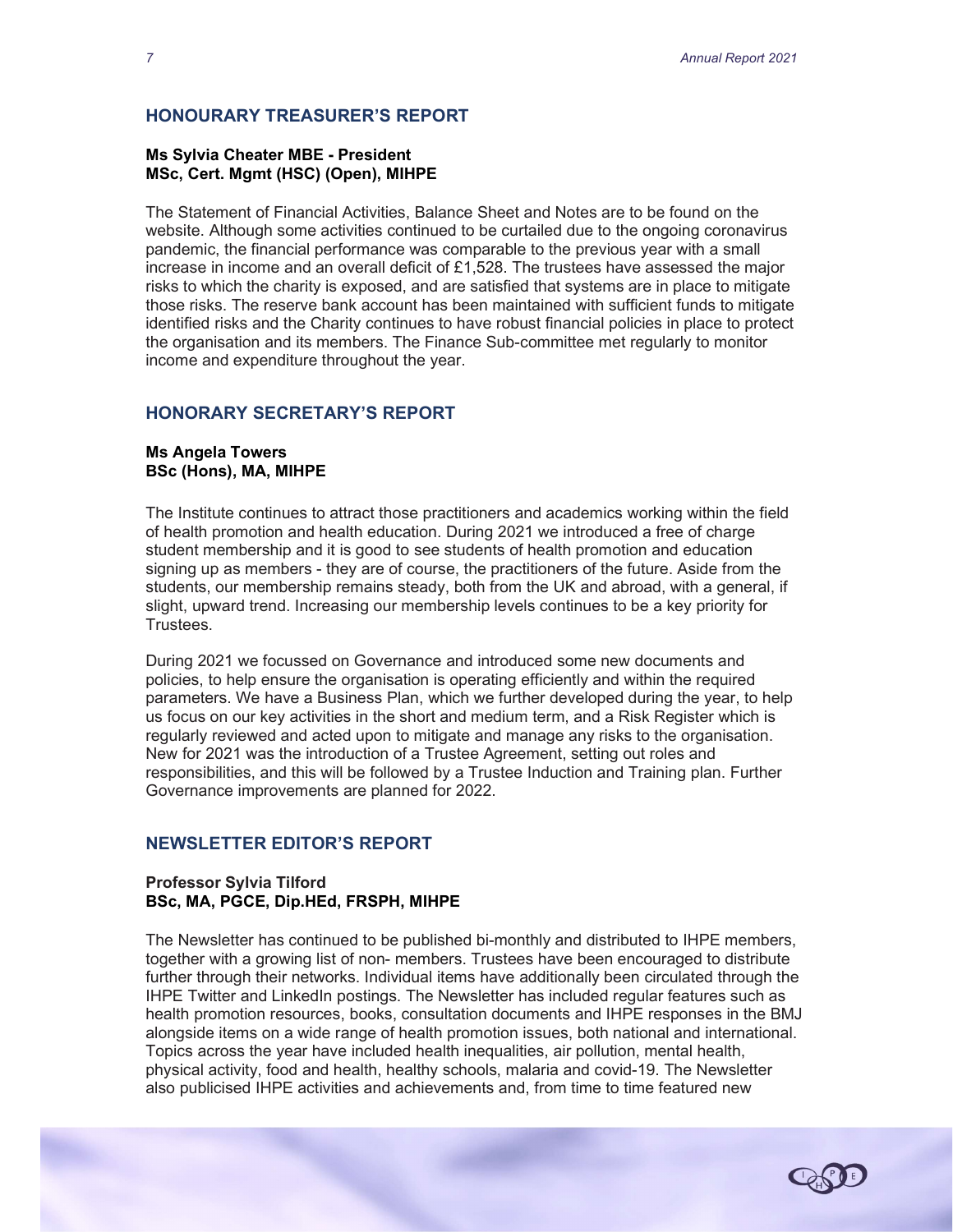members. Contributions from readers were invited and feedback welcomed. I would like to thank the co-members of the Newsletter team - Dr Michael C Watson for his many contributions to the content of the newsletter and to Ally Phillips for her professional support in finalising and distributing the Newsletter. At the end of the year Trustee Anne Whitcombe was welcomed to the team.

#### INTERNATIONAL JOURNAL OF HEALTH PROMOTION AND EDUCATION EDITORIAL BOARD REPORT

#### Dr Michelle Baybutt – Editor IJHPE

The Journal continues to maintain its high standards, with some excellent papers published, and we continue to see increases in submissions, usage and citations. In particular in 2021, there has been a further notable increase in downloads at 46,000 (from 37,506 in 2020 and 26440 in 2019) with the top downloads coming from the University of New South Wales closely followed by the University of Tasmania. Usage continues to be worldwide, with Australia continuing to lead, which aligns with number of downloads. We thank our publishers, Taylor and Francis, and our reviewers, for their ongoing support and promotion of the Journal.

The acceptance rate for 2021 was 16%, slightly up on 2019 (13%). The time between acceptance and publication has continued to increase with mean days being 29. There is currently enough backlog to fill 12.5 issues and therefore the IHPE have negotiated extra pages to future production. Citescore (Scopus) has risen from 1.0 to 1.5 and the estimated (mock) impact factor is 1.217.

Three new members have been recruited to the International Advisory Board in 2021 to help strengthen development, reach and impact of the Journal. The recruitment of Dr Valerio Benedetto as Sub Editor in taking a lead to review and advise on quantitative submissions has proved enormously helpful – his support and commitment to the Journal is fully appreciated.

Challenges around the quality and format of the language in some submissions and around the review time continue, but plans are in place with the publisher to streamline and improve the review process with their in-house team support and reduce the backlog of submissions by increasing number of pages. There have been some challenges with a change in staffing at the publisher which has resulted in some delays. These have been addressed and investigated with some continued monitoring in place currently.

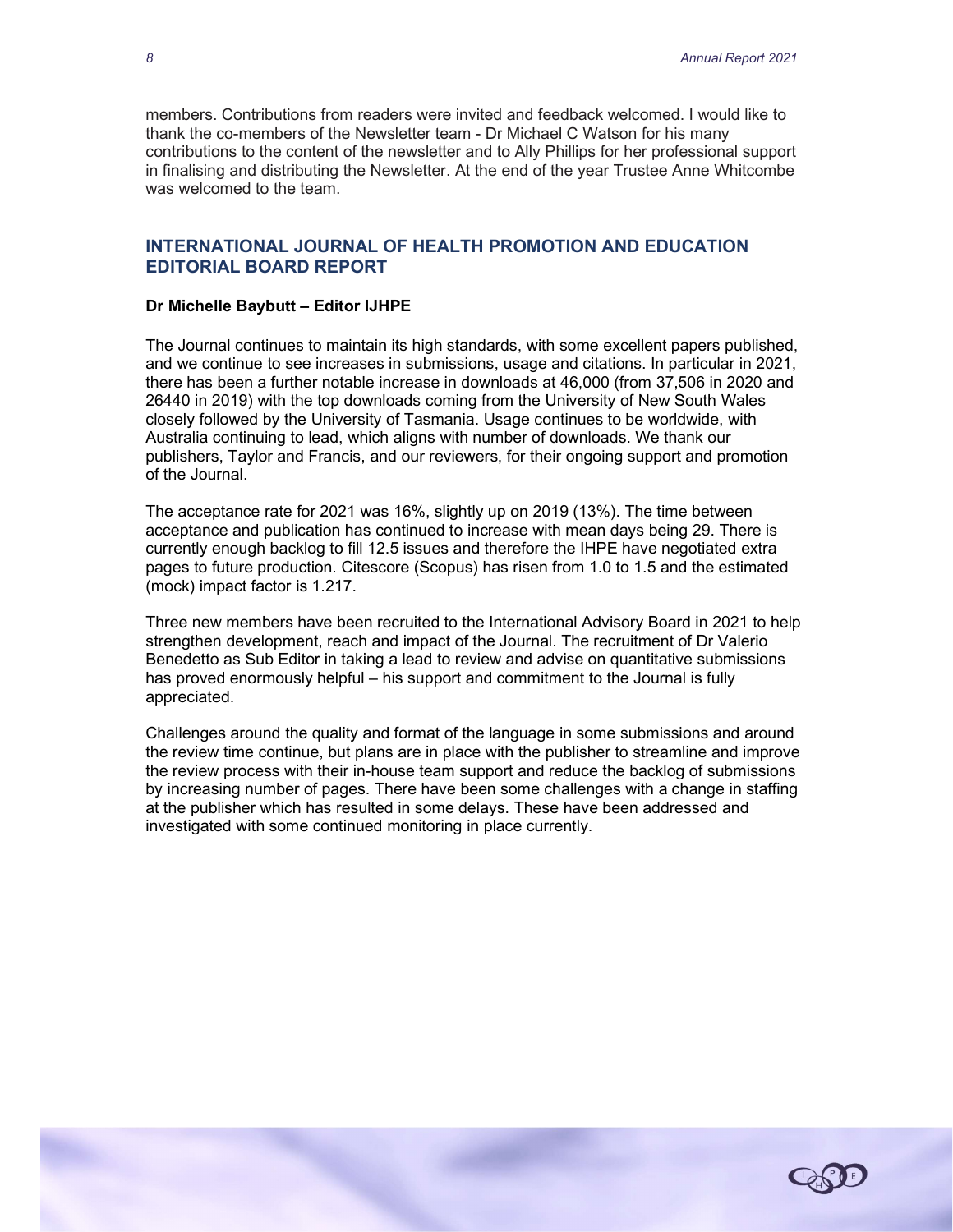# THE INSTITUTE OF HEALTH PROMOTION AND EDUCATION LIMITED

#### Charitable Trustees and Directors

#### Patricia Owen - President

#### PhD, MPH, BSc, Cert Ed (FE), RN, RSCPHN (HV), RNT, MIPHE.

Patricia has a career in nursing and healthcare education spanning over 35 years which has included a clinical career centred on older people's nursing, health visiting and the public health aspect of health care and an education career in a range of roles in several UK higher education institutions including Wolverhampton University, Derby University, York University and The Open University. Currently she is Emeritus Professor of Nursing at Keele University and consultant for academic health provision Patricia has current research interests around transitions in nursing, use of technology in nursing and public health. She maintains a special interest in the education of graduate entry nurses and supports the Graduate Entry Nursing International Network.

#### Sylvia Cheater MBE – Honorary Treasurer MSc, Cert. Mgmt (HSC) (Open), MIHPE

Sylvia Cheater has worked in the NHS, for the Department of Health and in the third sector. Nationally she has contributed to policy development with a focus on children and families, school food and food and nutrition in early years. Since leaving the Department of Health Sylvia has worked as an independent consultant. She is a member of the Governing Body of Wirral NHS Clinical Commissioning Group and was a trustee of HENRY 'better start brighter future' from 2010 until October 2019. She was awarded an MBE in 2016 for her voluntary work with women and communities in Cheshire.

#### Angela Towers - Honorary Secretary BSc(Hons) MA, MIHPE

Angela has enjoyed a varied career focussing on healthier, sustainable and accessible food systems, from policy development, operational delivery and academic perspectives in both the public and private sector.

She worked for the Department of Health and the Food Standards Agency contributing to the development and delivery of a number of healthier eating, nutrition and food safety policies and campaigns, most recently heading up the national Food Hygiene Rating Scheme. Stakeholder engagement and cross sector collaboration are central to Angela's approach. She has held lecturing roles at Liverpool John Moores University, in their department of Public Health, and at the University of Central Lancashire.

#### Susan Thompson RGN, MPH, PGCHE, FHEA, MIHPE

Sue has worked in the field of health promotion and public health for 30 years, within nursing, health promotion and academia. In her role as Assistant Professor at the University of Nottingham she is currently developing a new BSc (Hons) in Health Promotion.

She is the author of 'The Essential Guide to Public Health and Health Promotion' and has published a range of articles, delivered international conference papers and workshops. She is a fellow of the Higher Education Academy and has acted as an advisor on a range of

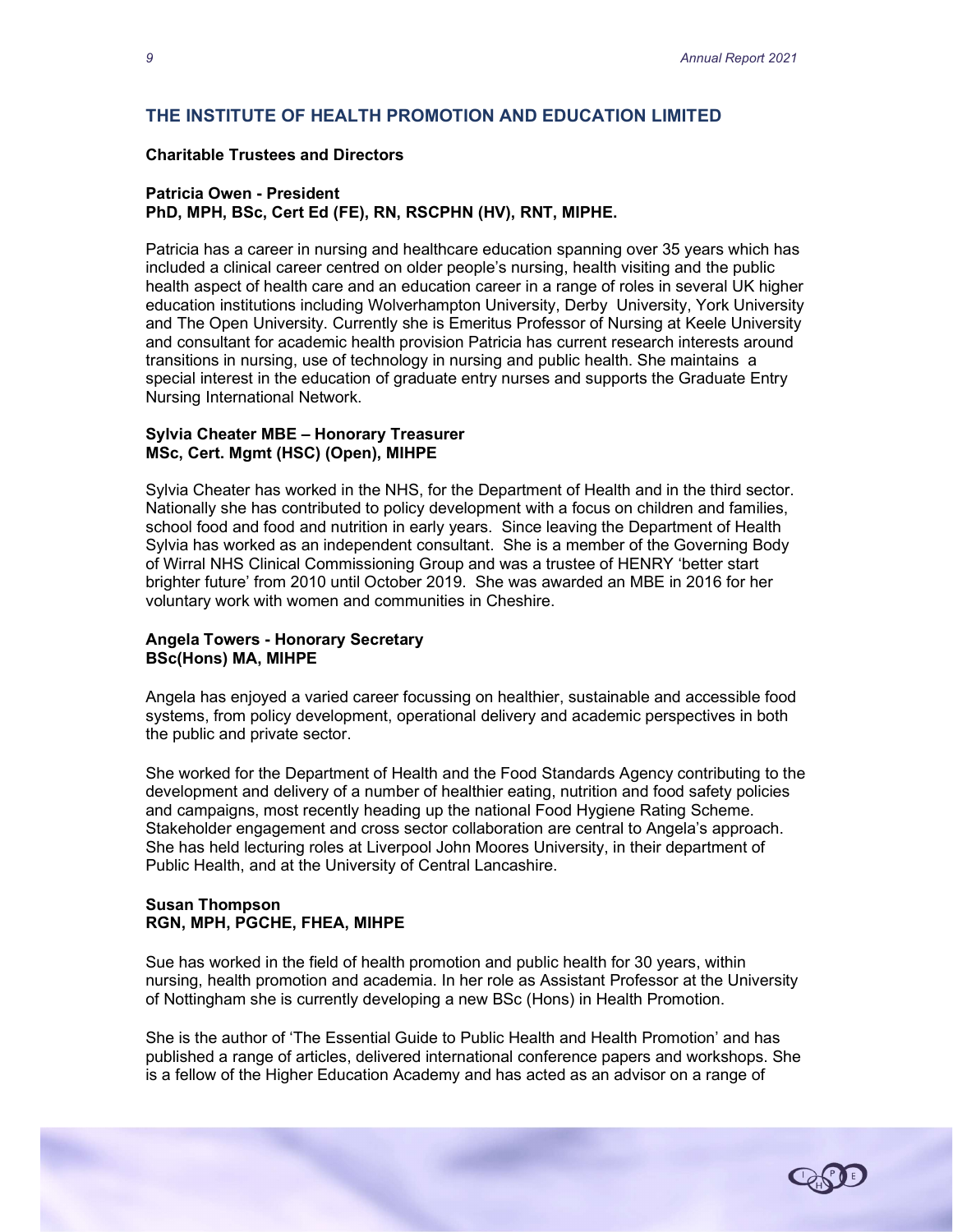Masters Public Health programmes. She is a recipient of the Lord Dearing Award for excellence in teaching and learning.

#### Anne Coufopoulos PhD, BA (Hons), RD, MIHPE

Anne is currently Executive Dean at University College Birmingham, leading the School of Health, Sport and Food. Anne is also a Registered Dietitian.

Previously Anne was Associate Dean (Enterprise & Innovation) in the Faculty of Health and Life Sciences at Coventry University. Externally Anne is also Trustee of the charity HENRY which supports the whole family to make positive lifestyle changes to ensure babies and young children get the best start in life; She has worked extensively with vulnerable and hard to reach groups of society during her 20-year career as an academic and health professional.

#### Anne Whitcombe MSc, MIHPE, FRSPH, MCLIP, AHEA

Anne has worked in health promotion for over 25 years. As an information scientist, Anne managed health information services for both professionals and the public. She supported health promotion activities with evidence, evaluation and managed strategies for public health learning and development.

Strongly interested in the ways that learning and networking together build collaboration and good practice, Anne has coordinated training and facilitated professional network groups. She teaches and facilitates postgraduate modules in public health and health promotion with Robert Gordon University in Aberdeen and has a continuing interest in multidisciplinary learning, increasing common understanding and integrated working for promoting health.

#### Robin Lansman D.O. BSO London 1988 AHP

Robin is Principal and Clinical Director of his community BodyBack-Up healthcare osteopathy practices. He is passionate about interprofessional collaboration and is founder of COGUK. His teaching at undergraduate and post graduate level ranges from clinical to health leadership skills.

He coaches student HCPs for the Council of Dean's of Health 150 leaders inter-professional programme. Robin writes regularly for the national and medical press, and has spoken on BBC radio and television. He is a Past President and Press and media spokesperson for his professional association and now an expert AHP advisor to Public Health England on MSK.

#### Karen Neil BPharm, PhD, MRPharmS, MIHPE

Karen has been a Pharmacist for 27 years, working across disciplines of research, practice, and undergraduate education. She is co-author of the textbook Disease Management and recently received the GHP Health & Pharmaceutical award Most Innovative Health & Wellbeing Education Specialist 2020 (Midlands,) having specialised in health promotion and education.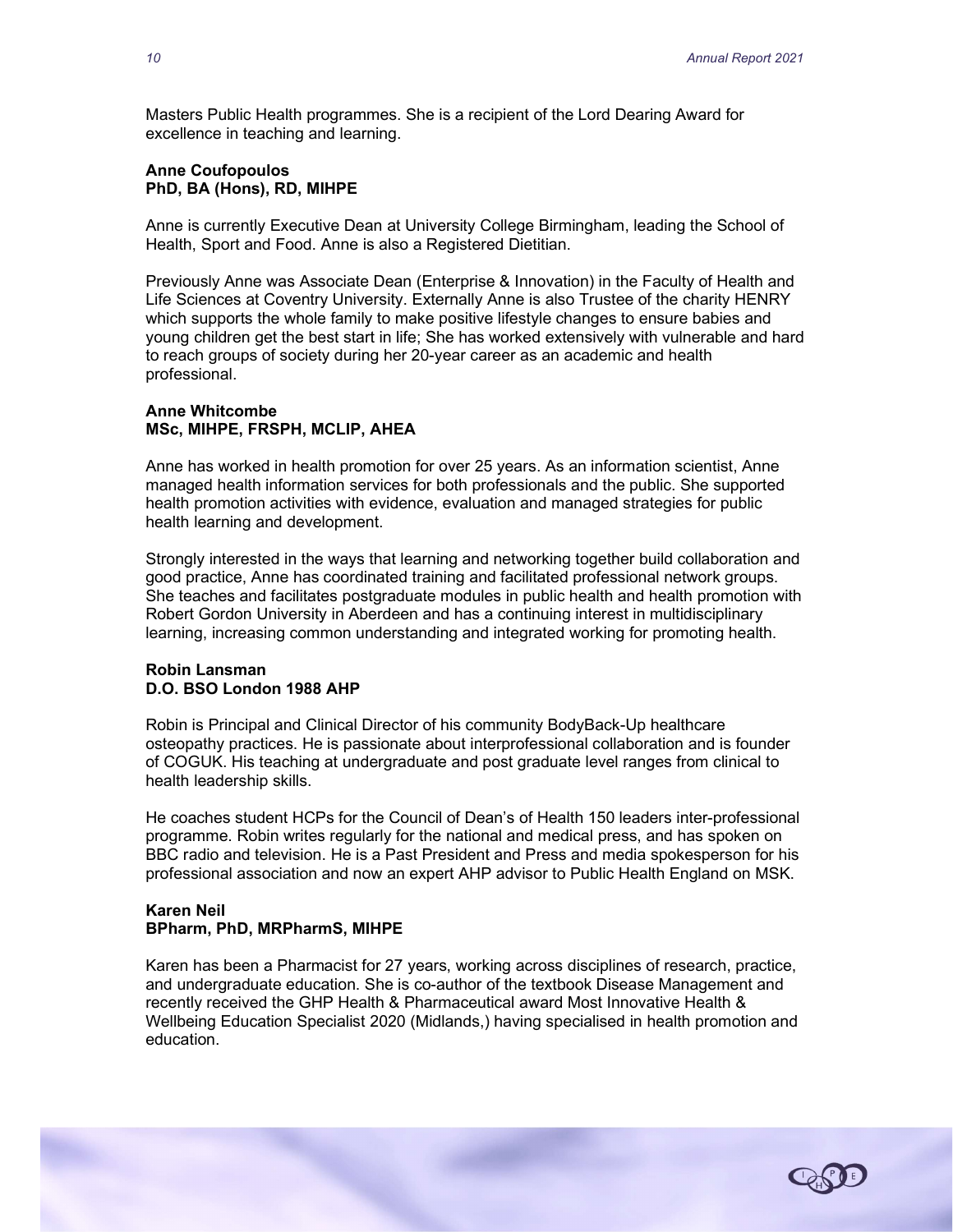She is a UK-registered mindfulness teacher and has been working in professional development at the University of Nottingham since 2012, offering mindfulness courses and wellbeing workshops to staff. This work was co-presented in a chapter for Mindfulness in the Workplace: An evidence-based approach to improving wellbeing and maximizing performance. Ed. Margaret Chapman-Clarke.

#### Stephen Palmer PhD FIHPE (Hon)

Stephen is Professor of Practice at the Wales Academy for Professional Practice and Applied Research, UWTSD, and Adjunct Professor at Aalborg University, Denmark. He is Founder Director of the Centre for Stress Management.

Stephen is a former President of the Institute for Health Promotion and Education (IHPE) and currently an Honorary Vice President. In 2001 he was awarded Fellowship of the IHPE for his 'Outstanding contribution to the theory and practice of health promotion and education.' Stephen has been Editor and now Consulting Editor of the International Journal of Health Promotion and Education.

#### Tim Theaker Dip H E, MIHPE

Tim began his career in health education and health promotion in Environmental Health, he has subsequently worked at a local, countywide and regional level, managing teams of staff and is responsible for implementing and evaluating public health programmes, addressing inequalities and the broader determinants of health. Commissioning and performance managing public health and health improvement programmes and monitoring and evaluating their outcomes. He has managed a range of public health provider services including sexual health services & primary care services for the homeless. Particular interests include the prevention of coronary heart disease & the Settings Approach to Health Promotion.

#### Sylvia Tilford – Vice President & Newsletter Editor BSc, MA, PGCE, Dip.HEd, FRSPH, MIHPE

Sylvia worked at Leeds Beckett University (formerly Leeds Met University) for over 30 years and was subsequently a Visiting Professor at several Universities. At Leeds she was course leader for the MSc Health Promotion course and extensively involved in the curriculum development of health promotion in both schools and higher education, nationally and internationally.

In later years at Leeds she initiated and led the Centre for Health Promotion Research. Her publications have included co-authored books on health promotion theory and practice. Current research interests include mental health and the history of health promotion.

#### Michael Craig Watson - Honorary Communications Officer BSc (Hons), PGCE, MA(Ed), MPH, PhD, MIHPE

Michael is an independent public health consultant. In the NHS he worked mainly as a Director of Health Promotion for different health authorities. Director posts involved: managing a department, initiating and leading multi-agency groups, and initiating and advising on research and evaluation.

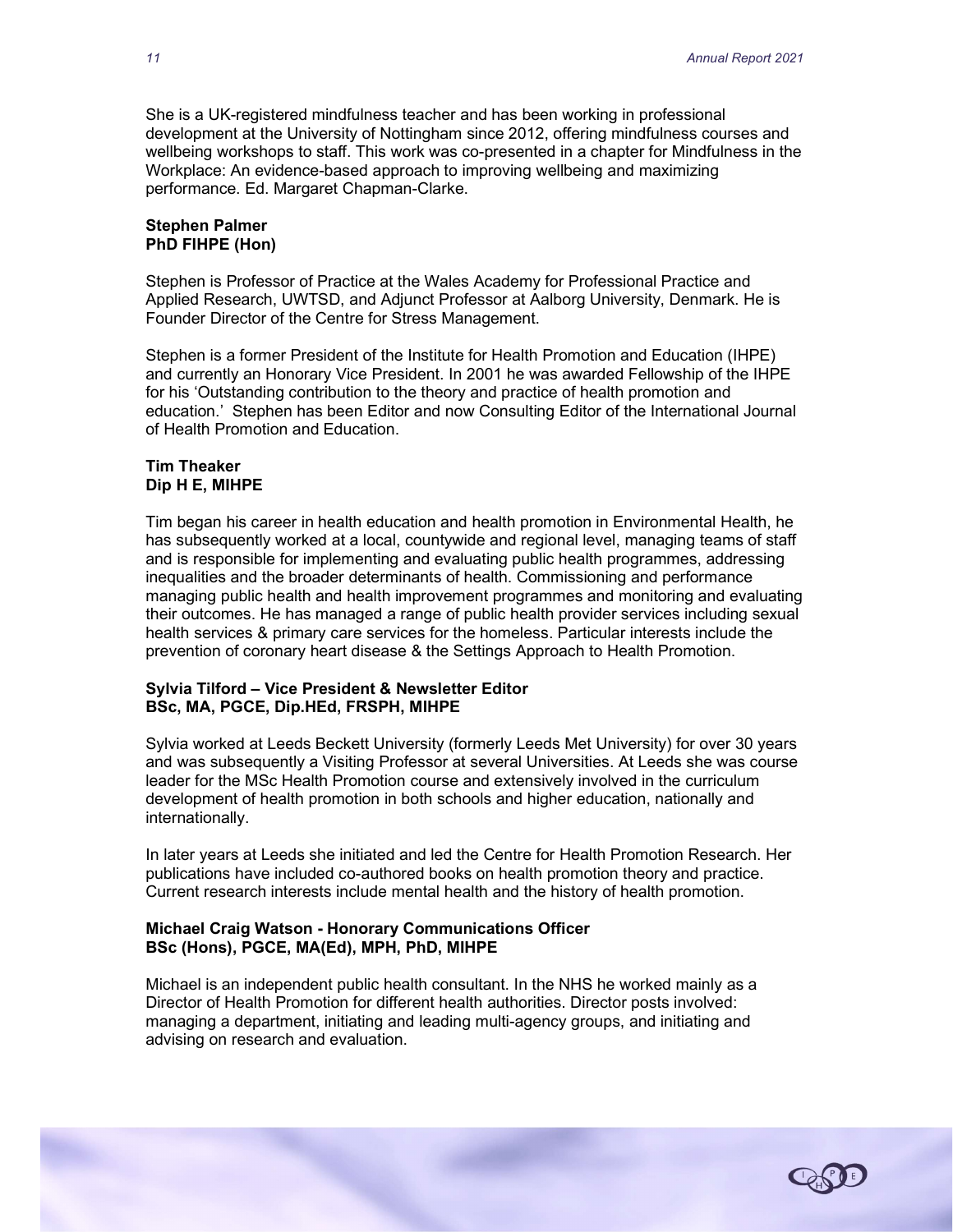At the University of Nottingham he was involved in injury research for 19 years. He was a temporary adviser for the WHO and has also provided advice at national and local levels. He has been involved in research in different countries including: England; Iran; Malawi; Palestine; and Uganda. He is a regular contributor to debates in the BMJ.

#### Michelle Baybutt Editor, IJHPE

Michelle is a Reader (Associate Professor) in Sustainable Health and Justice, Prisons Programme Lead in, and Co-director of, the Healthy and Sustainable Settings Unit at the University of Central Lancashire in North West England. Michelle has an extensive health promotion background working with people in prison and disadvantaged vulnerable groups in the wider community. She has qualitative expertise in carrying out methodologically complex and innovative research and consultancy in settings-based health promotion; has a specific interest in the connections between nature, health and wellbeing; and is module leader for Healthy and Sustainable Settings: Theory, Policy and Practice.

#### Ally Phillips

Ally is a marketing and project management professional, experienced in providing a wide range of business solutions. She has been running her own business for the past four years and has worked with IHPE since 2017. Prior to this, she worked within the financial services sector for over 12 years where she was a Vice President.

Ally has a proven track record of delivering results in a dynamic, motivating way with personality and integrity. She is highly organised, efficient, and honest, and has a strong desire to offer her clients excellent customer service.

Ally can be contacted via email at: admin@ihpe.org.uk.

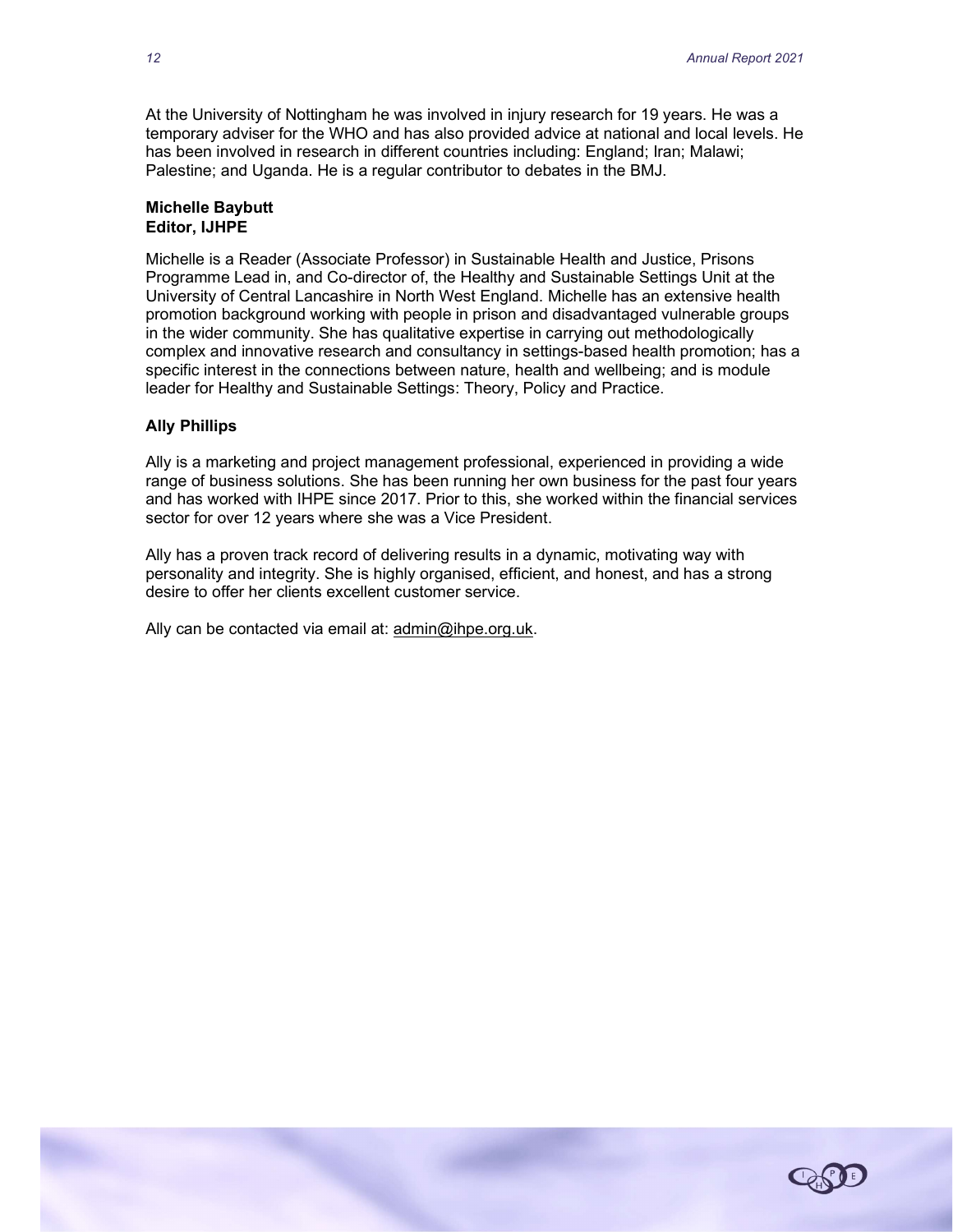# PUBLICATIONS AND NOTABLE IHPE ACHIEVEMENTS 2021

#### Position Statements - https://ihpe.org.uk/resources/position-papers/

- IHPE Position Statement: Health Promotion (May 2021)
- IHPE Position Statement: Autism (October 2021)

#### **Publications**

 Contribution to Mindfulness Initiative Publication Neil K E. (2021). The role of agency within health, and health within agency. In J. Bristow (Ed.), Responding to Mindfulness: Developing Agency in Urgent Times - A compilation of essays. The Mindfulness Initiative.

#### Presidents' Letters: International Journal of Health Promotion and Education:

- 1. The planet, people and public health. (Sylvia Cheater)
- 2. Building Back Fairer: investment is needed for the long term. (Sylvia Cheater)
- 3. Healthy ageing: we are all different. (Sylvia Cheater)
- 4. Health promotion: can the new Office for Health Promotion tackle the wider determinants of health? (Sylvia Cheater)
- 5. 'Change is inevitable…' (Patricia Owen)
- 6. Working together is key to tackling climate change and achieving the sustainable development goals. (Patricia Owen)

#### Responses to National and International Consultations (examples)

- Department of Health and Social Care call on Transforming the public health system (April 2021)
- Deloitte advice for their reports on the future of Public Health.

#### British Medical Journal Rapid Response

In 2021 we submitted 17 (11 rapid responses and 6 letters) to the BMJ on a variety of important topics. This brings the grand total over the years to 116.

1. Watson M C and Lloyd J. (2021) Food poverty should not be allowed to continue: government action is needed. British Medical Journal Rapid Response 20 January 2021.

https://www.bmj.com/content/372/bmj.n53/rr-0

- 2. Watson M C and Lloyd J. (2021) Children's mental health: the government needs to be far more ambitious. British Medical Journal Rapid Response 02 February 2021. https://www.bmj.com/content/372/bmj.n258/rr
- 3. Watson M C and Tilford S. Health in the UK: it is the best of times, it is the worst of times, it is an age of wisdom, it is an age of foolishness. British Medical Journal Rapid Response 15 February 2021. https://www.bmj.com/content/372/bmj.n376/rr-0